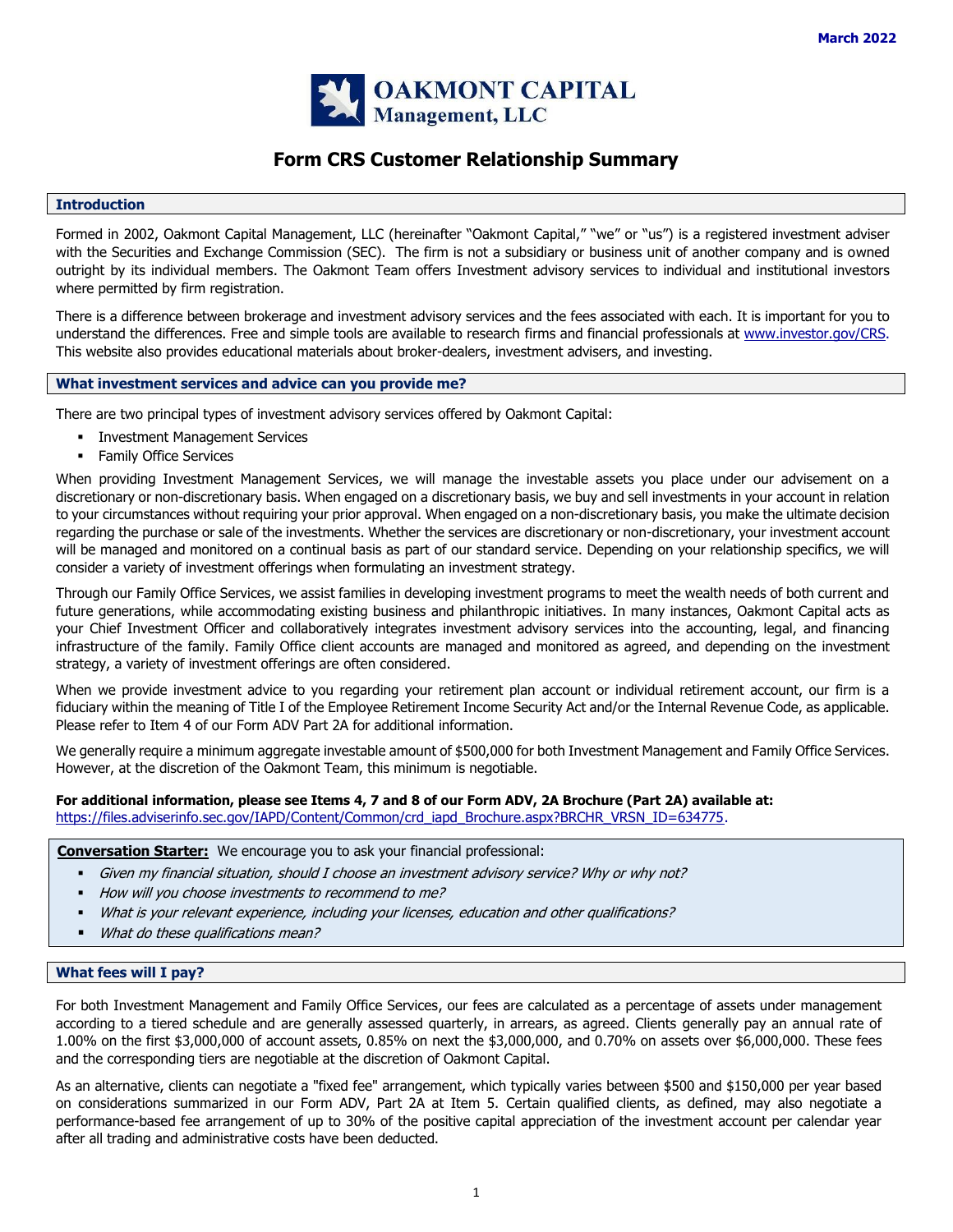It is important to understand that the more assets you have in your investment account, the more you will pay us in fees. We therefore have an incentive to encourage you to increase the amount of assets in your account. Some fee arrangements also create conflicts of interest. These conflicts are further described in our Form ADV Part 2A Brochure.

In addition to the fees listed above, there are often other fees and costs associated with our investment advisory services. Some are paid directly and others indirectly. Examples of the most common additional fees and costs include custodial, brokerage, and product fees. Product fees include the investment management and operating fees of mutual funds, exchange-traded funds and other similar products. These fees are separate from the ones assessed by us. Family Office clients will also incur the fees of other service providers and professionals in addition to ours, such as legal, accounting, and administrative fees.

#### **You will pay fees and costs whether you make or lose money on your investments. Fees and costs will reduce the amount of money you make on your investments. Please make sure you understand what fees and costs you are paying.**

### **For additional information, please see Item 5 of our Form ADV, 2A Brochure (Part 2A) available at**:

[https://files.adviserinfo.sec.gov/IAPD/Content/Common/crd\\_iapd\\_Brochure.aspx?BRCHR\\_VRSN\\_ID=634775.](https://files.adviserinfo.sec.gov/IAPD/Content/Common/crd_iapd_Brochure.aspx?BRCHR_VRSN_ID=634775)

# **Conversation Starter:** We encourage you to ask your financial professional:

■ Help me understand how these fees and costs might affect my investments. If I give you \$10,000 to invest, how much will go to fees and costs, and how much will be invested for me?

## **What are your legal obligations to me as my investment advisor? How else does your firm make money and what conflicts of interest do you have?**

When we act as your investment adviser, we have to act in your best interest and not put our interests ahead of yours. However, as a for-profit entity, there are times in which our interests conflict with yours. You should understand and ask us about these conflicts as they can affect the recommendations and investment advice we provide you. The following are some examples to help you understand this.

- As mentioned above, certain qualified clients may negotiate a performance-based fee arrangement. Such arrangements can motivate us to make riskier or more speculative investments than we would under another arrangement. Also, when performance based and non-performance-based fee accounts are managed under the same strategy, we have incentive to allocate limited investment opportunities to performance-based fee accounts in order to benefit from resulting growth.
- We also receive certain benefits at no or reduced cost from TD Ameritrade, Inc. and Schwab Institutional, an affiliate of Charles Schwab & Co., Inc., a third-party broker dealer. These include, but are not limited to, trading software, research, and administration services. Receipt of these benefits may incline us to recommend these brokers/custodians over others.

**Conversation Starter:** We encourage you to ask your financial professional:

How might your conflicts of interest affect me, and how will you address them?

**For additional information, please see Items 5, 6, 12 and 14 of our Form ADV, 2A Brochure available at:**  [https://files.adviserinfo.sec.gov/IAPD/Content/Common/crd\\_iapd\\_Brochure.aspx?BRCHR\\_VRSN\\_ID=634775](https://files.adviserinfo.sec.gov/IAPD/Content/Common/crd_iapd_Brochure.aspx?BRCHR_VRSN_ID=634775)**.**

#### **How do your financial professionals make money?**

Our financial professionals are compensated through an agreed upon salary plus a discretionary bonus. The discretionary bonus is determined by the Managing Partner and is based upon such factors as promoting a successful client experience, commitment to the firm strategy and goals, and overall compliance with policy and procedures.

# **Do you or your financial professionals have any legal or disciplinary history?**

No. Visit [www.investor.gov/CRS](http://www.investor.gov/CRS) for a free and simple search tool to research the firm and our financial professionals.

**Conversation Starter:** We encourage you to ask your financial professional:

■ As a financial professional, do you have any disciplinary history? For what type of conduct?

#### **Additional Information**

**If you would like additional, up-to-date information or a copy of this relationship summary or our Form ADV Part 2A Brochure, please call (412) 828-5550.**

**Conversation Starter**: We encourage you to ask your financial professional:

- Who is my primary contact person? Is he or she a representative of an investment adviser or a broker-dealer?
- Who can I talk to if I have concerns about how this person is treating me?